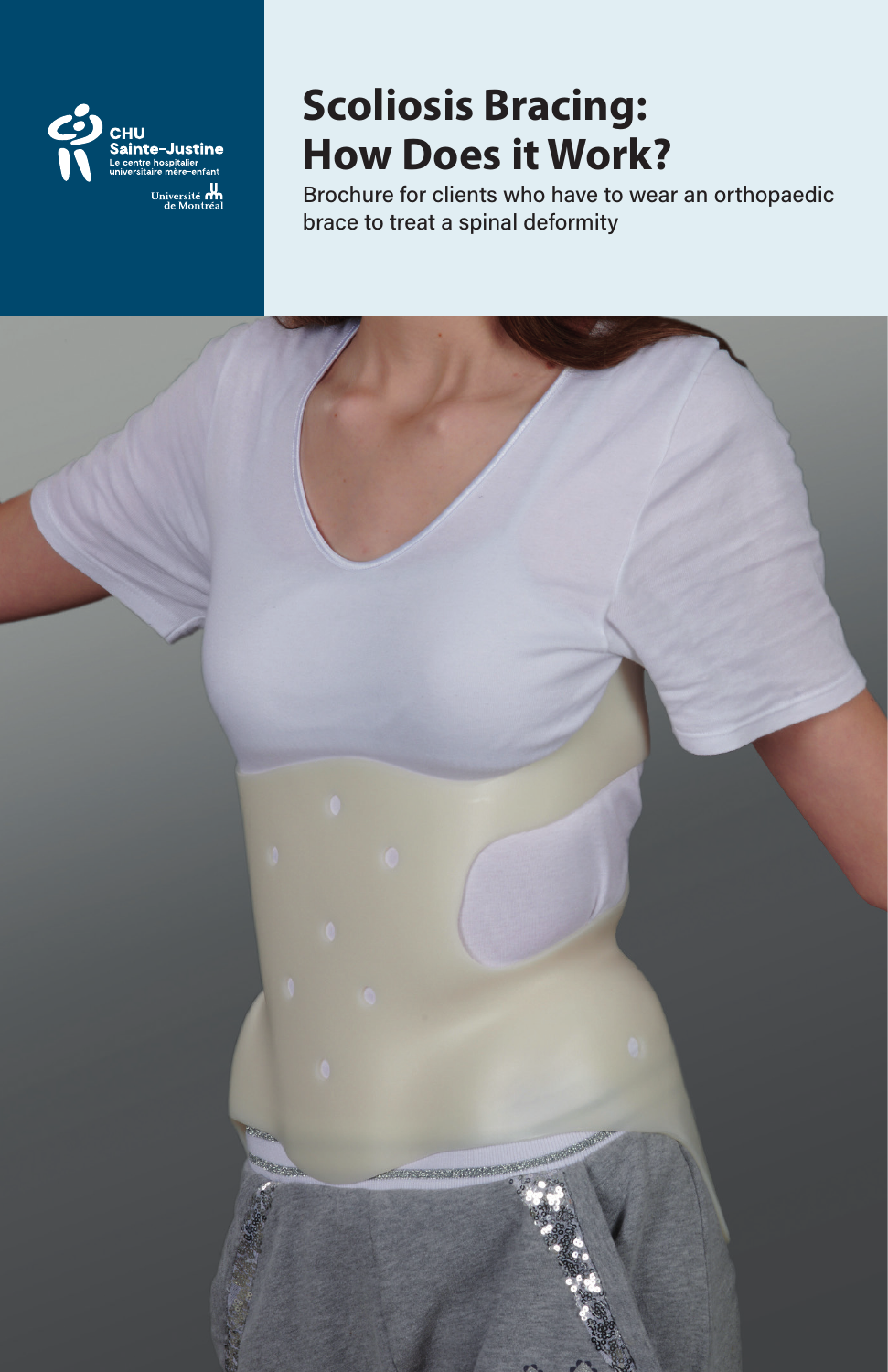**?**

**You just got your brace and all sorts of thoughts come to mind. Take comfort in the fact that you're not alone. We hope to help you with some explanations!**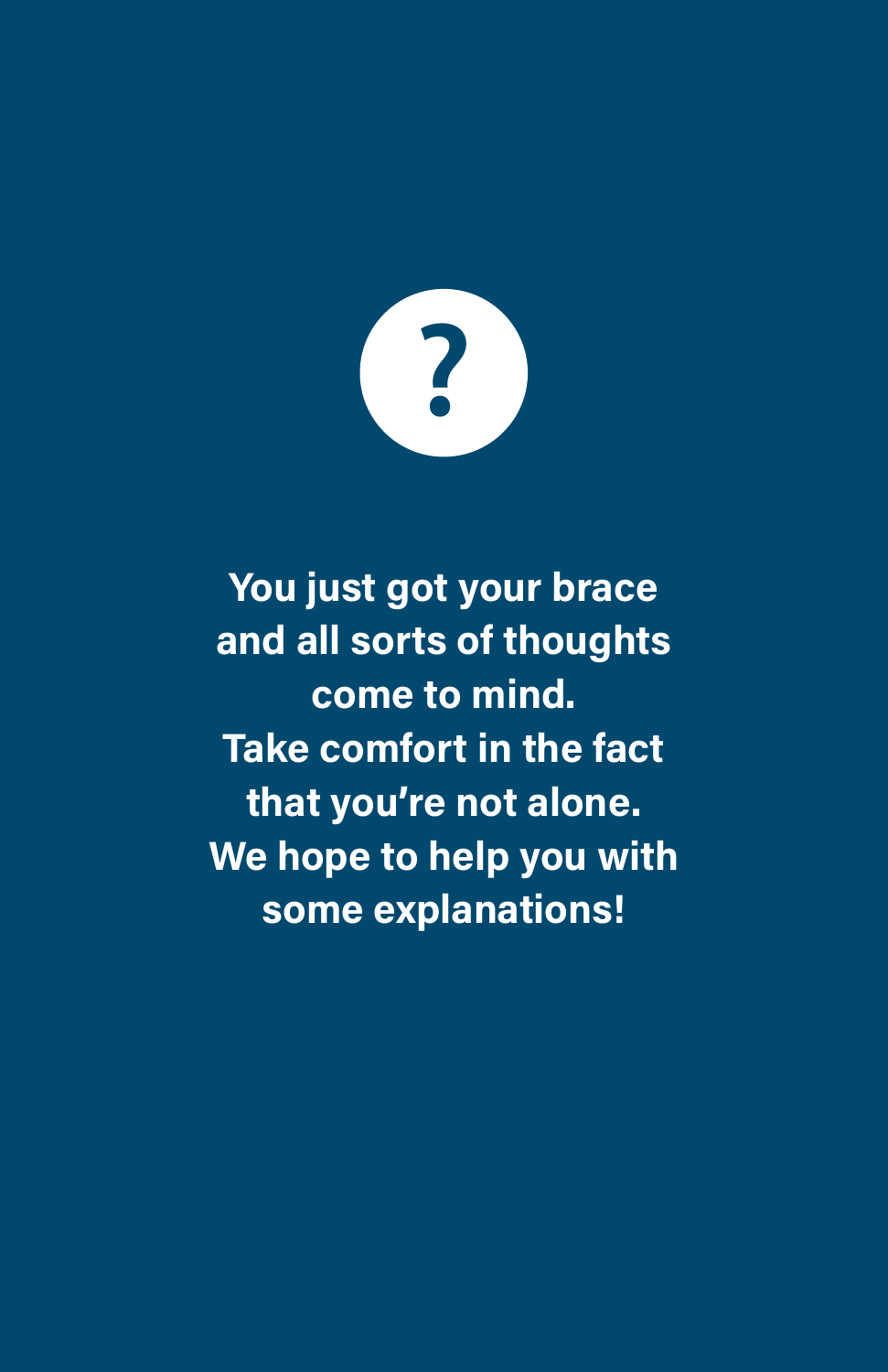### **What is scoliosis?**

Scoliosis is a deformity of the spine and rib cage. A deformed spine looks a little like a spiral staircase. It's a sideways curvature caused by a general rotation of the entire spine — a bit like twisting the spine. This is often referred to as an S- or C-shaped spine. In addition, there is a rotation of the vertebrae, which can be mild or severe and causes a deformity of the ribs in the rib cage. This partly explains the thoracic hump (bump in the upper back) and the lumbar hump (in the lower back). These humps are due to the displacement of the muscles above the vertebrae. This condition is not caused by poor posture or by carrying a school bag. The greater the deformity of the spine, the greater is the degree of scoliosis. For example, if the deformity is less than 10 degrees, it isn't seen, but with greater degrees of deformity, it becomes more noticeable (see Fig. 1).



Fig. 1 | 0 degree • Normal spine 35 degrees • Spine with scoliosis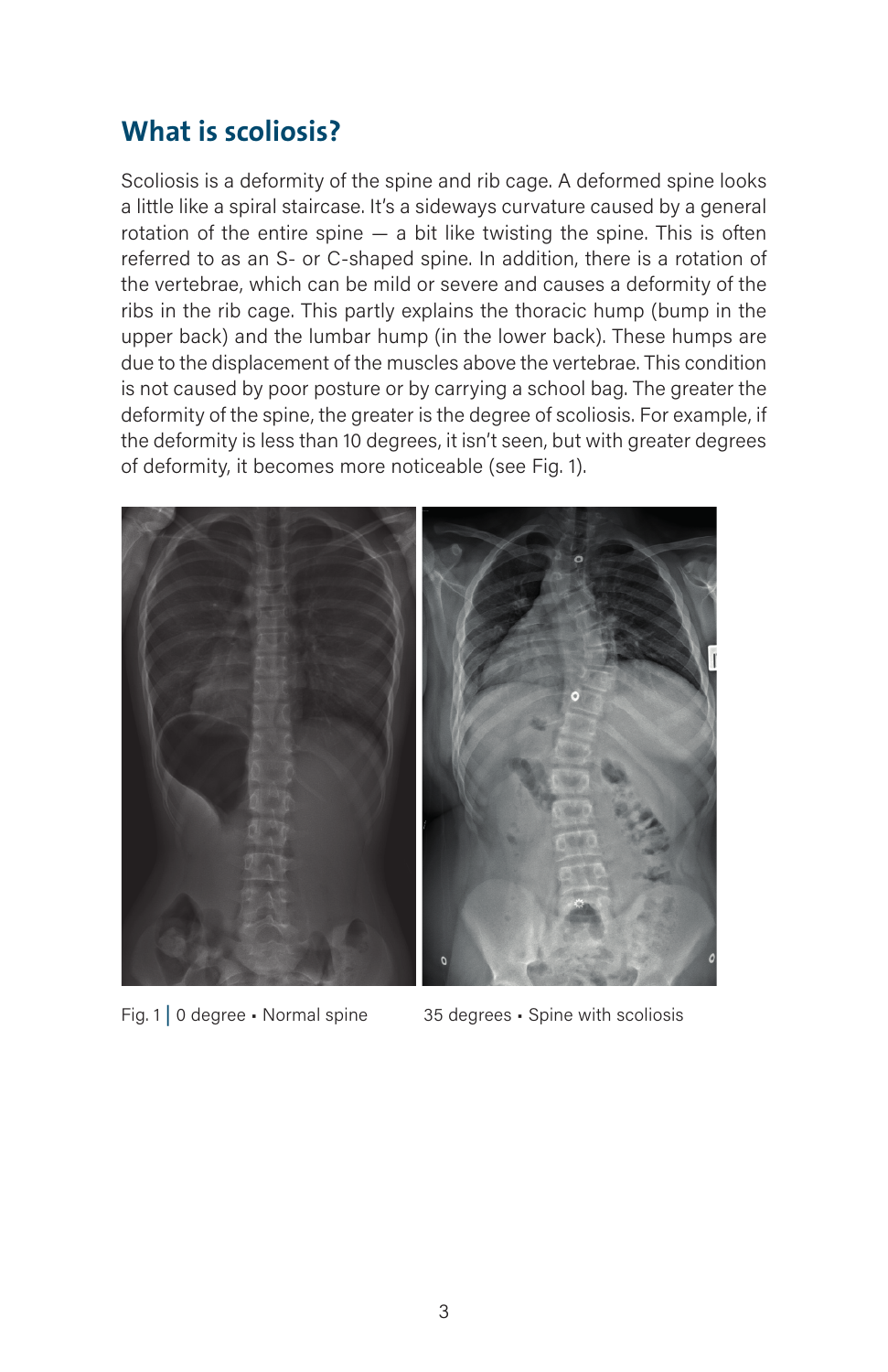### **How common is scoliosis?**

- ◗ Scoliosis affects 2-4% of the population.
- 5 out of 1000 people will have scoliosis greater than 20 degrees (Fig. 2).



Fig. 2 | Examples of X-rays of spines with scoliosis.

- ◗ 1 person out of 1000 will have a scoliosis of more than 40 degrees.
- ◗ Among adolescents, as many girls as boys have scoliosis of less than 10 degrees.
- ◗ There is a higher proportion of girls with more severe scoliosis than of boys.
- The risk of curve progression is 50% if an adolescent girl has not yet started menstruating, and 20% if she has.
- ◗ The onset of menstruation usually indicates that the adolescent is completing her growth spurt and that the rapid progression of scoliosis is about to end. In boys, it's often the change in voice that indicates the end of the growth spurt.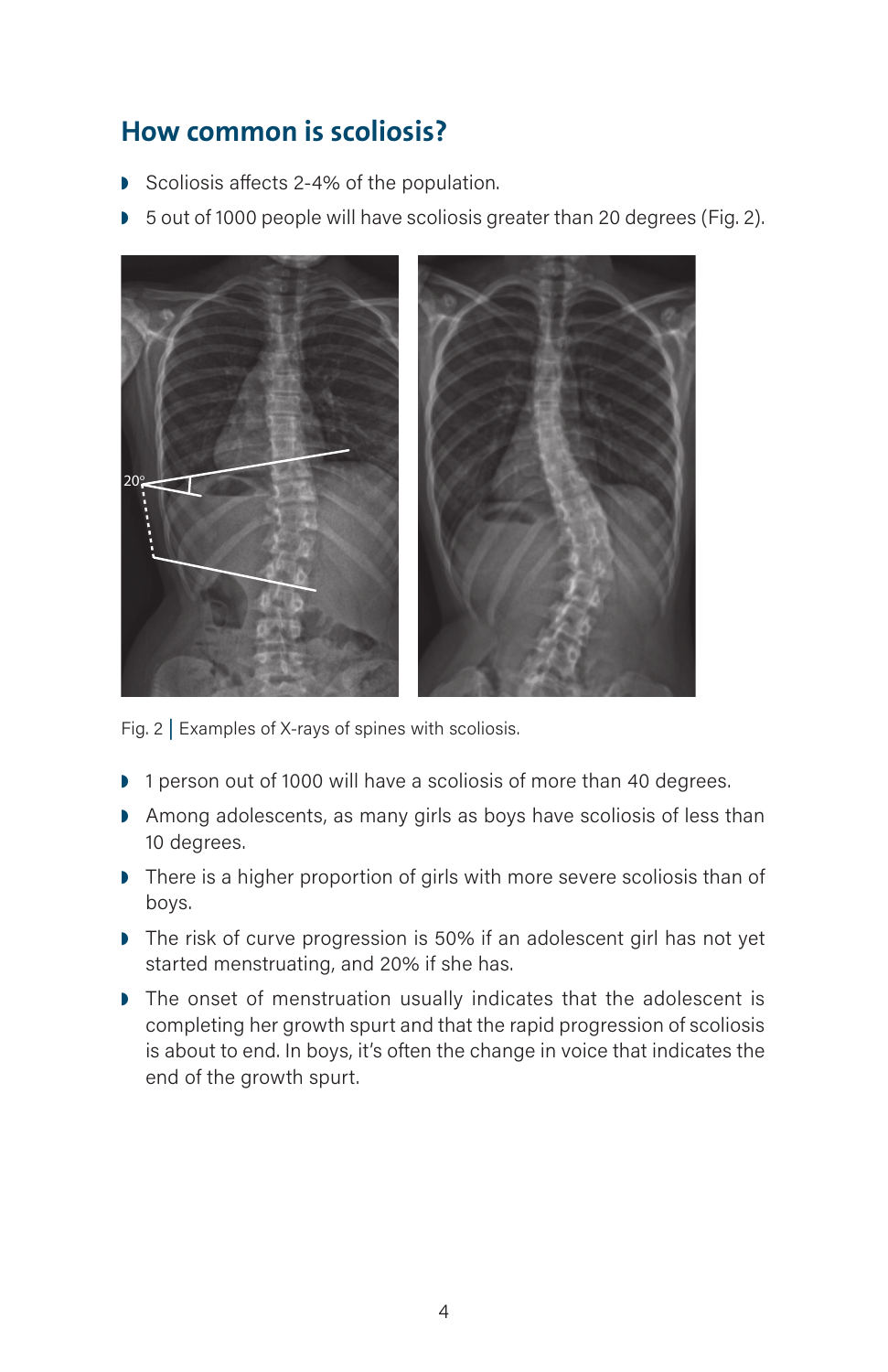# **I've been diagnosed with scoliosis. What are my treatment options?**

Scoliosis of less than 20-25 degrees does not require orthopaedic treatment, even in a growing child. Regular clinical follow-up with X-rays will be done until growth is completed. In addition, physical therapy treatments for global postural re-education (GPR) may be prescribed or postural exercises may be suggested.

When scoliosis is progressive or if the curve is 20-40 degrees in a growing child, the rigid brace is the most effective orthopaedic treatment.

The brace is 72% effective when worn as specified by medical recommendations. It's usually worn 20 to 22 hours a day. At night, only the night brace is worn (while sleeping). The brace treatment ends when growth is completed.

# **How do you adapt to wearing a day brace?**

#### *Step 1*

Day 1. When you get home, put on your brace (Fig. 3) for one hour only, then take it off. Check the condition of your skin. It's normal to see areas of redness on the waist and hips where the brace is positioned. The areas where the bones are closer to the skin are sensitive and need a little more attention. After 30 minutes, you should normally be able to put the brace back on for another hour. If the brace hurts, wait a little longer before putting it back on. It's normal to feel uncomfortable at first, but eventually you'll get used to it.



Fig. 3 | Example of a brace prescribed for patients with a spinal deformity.

#### *Step 2*

Day 2. When you get home from school, put on your brace and wear it until dinnertime (+/- 2 hours). Then take it off for dinner. Put it back on an hour later and wear it for another 2 hours. Take it off for 30 minutes to make sure there is no damage to your skin (significant redness that remains for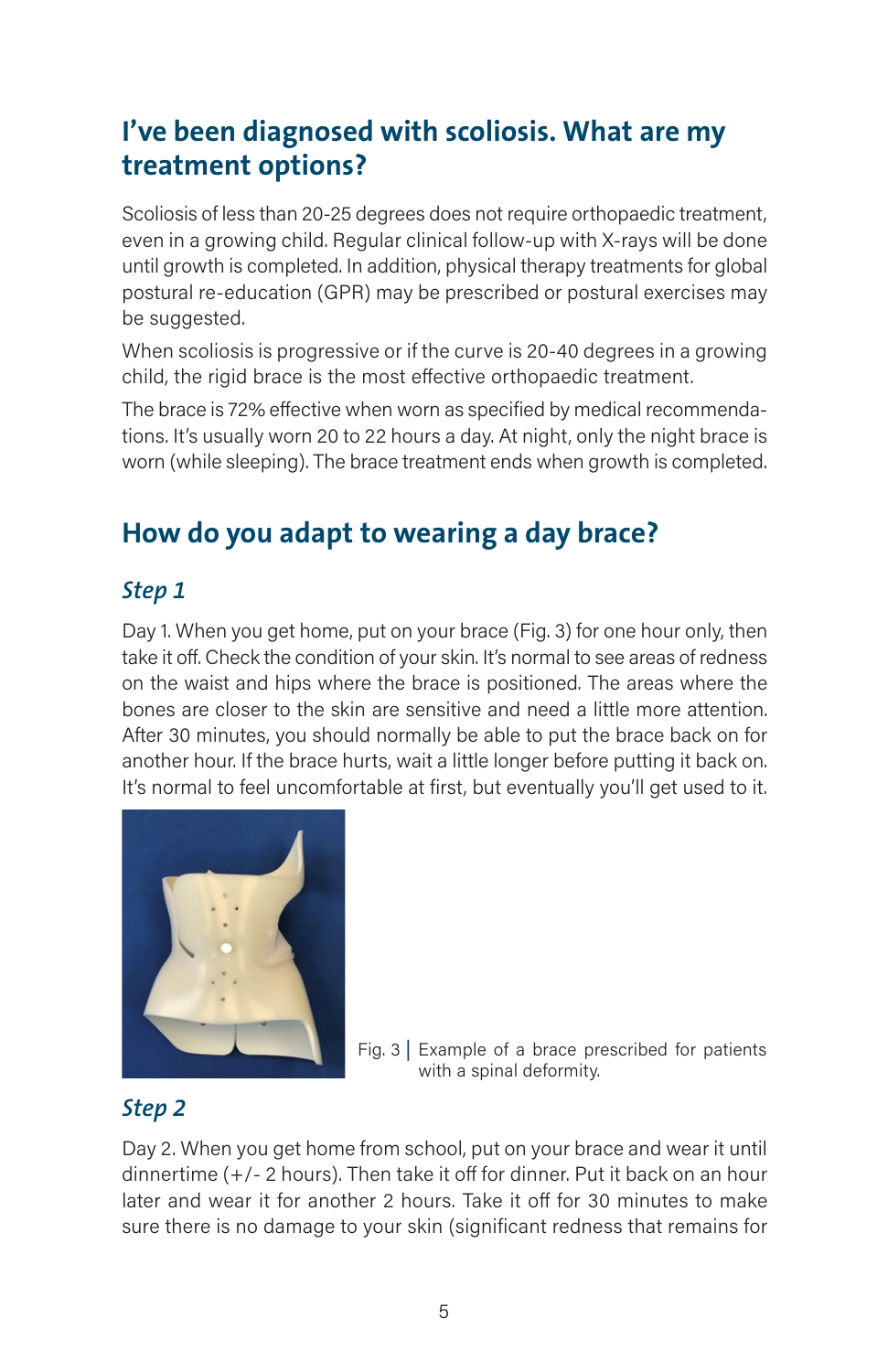several minutes after removing your brace). If all is well, put it back on until bedtime. Continue this process until the next day off from school.

In the summer, because there is no school, you can gradually increase the number of hours you wear it, always allowing time to check your skin.

### *Step 3*

Days 3 to 7. When you get up, put on your brace and wear it for 3-4 consecutive hours, with 30-minute breaks between each time. At this point, you'll begin wearing your night brace. Despite the initial discomfort, wearing the night brace will become more natural.

### *Step 4*

By the beginning of the second week, if all is well and you feel comfortable, start wearing the brace to school. Each day, increase the number of hours to reach the goal of your medical prescription. At this point, be sure to tighten the straps to the line marked by the orthotist.

# **How do you start wearing the night brace?**

#### *Step 1*

The first night, put on your brace (Fig. 4) just before you go to bed. Try to wear it for as many hours as possible without tightening the straps to the line marked by the orthotist. Continue until you can wear the brace all through the night. This should take 3 to 5 days.



Fig. 4 | Example of a night brace prescribed for patients with spinal deformity.

### *Step 2*

Now that you're able to wear your brace all night, adjust the straps to the line marked by the orthotist.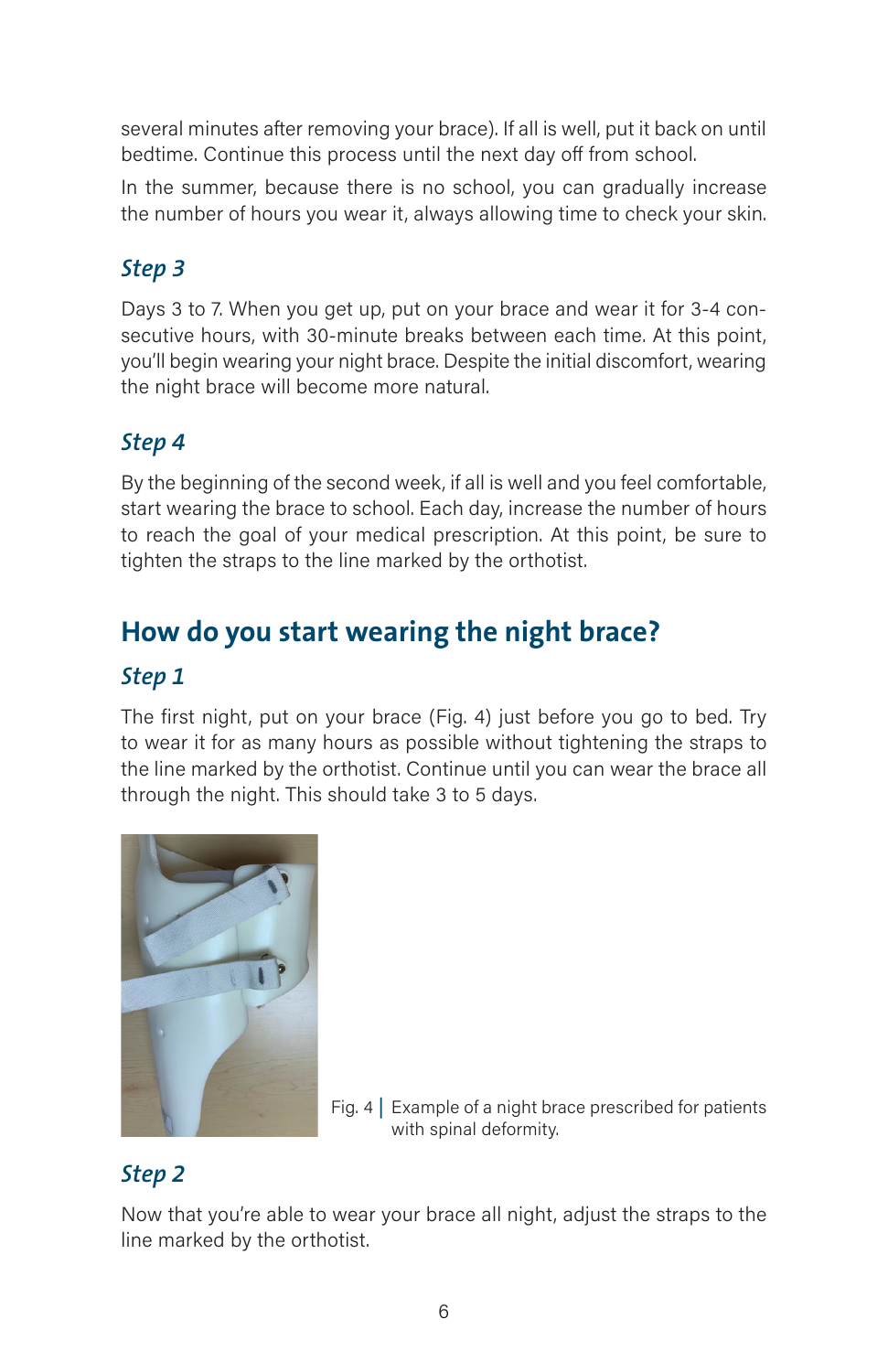## **What are the general instructions for wearing the brace?**

Your brace will be much more effective if you wear it according to your doctor's instructions. Your orthotist will make sure your brace fits properly and will not hurt you, but you are now responsible for its effectiveness, based on the number of hours you wear it. Here are some instructions to help you wear your brace better:

- It is important to always wear a cotton camisole or t-shirt under the brace. Ideally, this garment should:
	- › Be snug enough not to wrinkle under the brace.
	- $\rightarrow$  Be long enough to go beyond the bottom of the brace.
	- $\rightarrow$  Have as little slack as possible (not be baggy), which could cause irritation.
	- $\rightarrow$  Have as few seams as possible. If there are any, turn the garment inside out to wear it.
- ◗ Watch the video: chusj.org/physio-ortho



# **What's next?**

#### *Some practical advices:*

- ◗ Don't be discouraged if you find it hard to wear the brace at first; it will quickly become a second skin.
- It's normal that you don't want all your friends to know about your treatment. Choose a friend who you feel comfortable with and who can help you put your brace back on if you're having a hard time with it.
- ◗ Don't be ashamed to share your feelings about your brace. Your parents, friends and the scoliosis clinic staff are there to help you. You may also want to write down all your observations and feelings about your brace so you can discuss them with your orthotist, doctor, nurse or anyone else who can support you.
- If you feel you can't tolerate it anymore, give yourself a break for a few hours. If nothing else works, ask your parents to make another appointment with your orthopaedist.
- ◗ If you have skin rashes that appear after a while on the support areas of the brace, contact the orthotist who made your brace to check the fit. You can rub the reddened skin with a little alcohol. This can help dry the skin.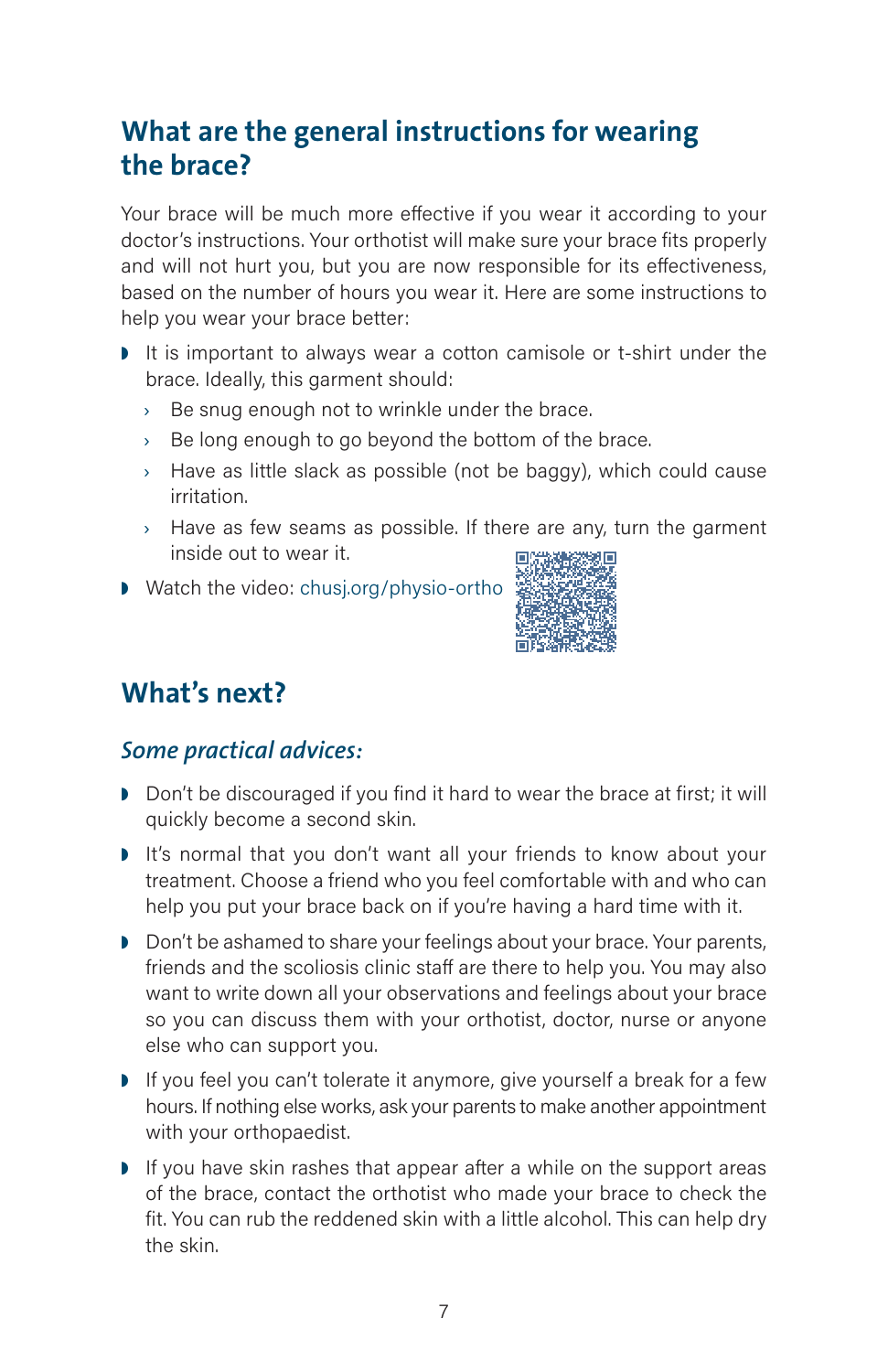- ◗ Velcro straps have a life span of 3 to 6 months. When you see that they are no longer gripping properly, contact the orthotist to get new ones. They can be sent by mail.
- ◗ Sports and physical exercise are possible and even recommended. You can remove your brace at any time if you can't practice your sport with the brace on. All sports are allowed. There are no restrictions. Don't hesitate to try your activities while wearing your brace; you might be surprised at what you can accomplish while wearing it.
- ◗ Never wear your brace if it's wet. Dry it before putting it on, either with a dryer, using cold air, or simply by wiping it dry with a clean cloth.
- ◗ Take a bath or shower every day, unless you have been given other medical instructions. Don't wear your brace while bathing, showering or swimming.
- ◗ Don't use creams, lotions or powders under the brace as they soften the skin and increase the risk of irritation at friction points.

### **How to maintain the brace?**

The brace should be cleaned regularly with a mild soap (dishwashing liquid) and dried with a clean cloth. If you use a hair dryer, be sure to use it at the cold setting, as heat could damage the plastic of the brace. If you have a problem, you can contact the orthotist at any time. It is recommended to wash the inside of the brace with rubbing alcohol every week to remove bacteria that may have accumulated.

# **How to put on the brace?**

Here are some guidelines for putting on your brace properly.

#### *Day brace*

- ◗ Always put on your brace while standing;
- ◗ Place the brace 1 to 2 centimetres below the shoulder blade.
- ◗ While seated, with your weight on your thighs, you should be able to fit a finger underneath the brace.

#### *Night brace*

- ◗ Always put on your brace while lying down.
- Centre the opening at the front of the brace at the pelvis.
- ◗ Position the brace on your waist, above the iliac crest (the hipbone).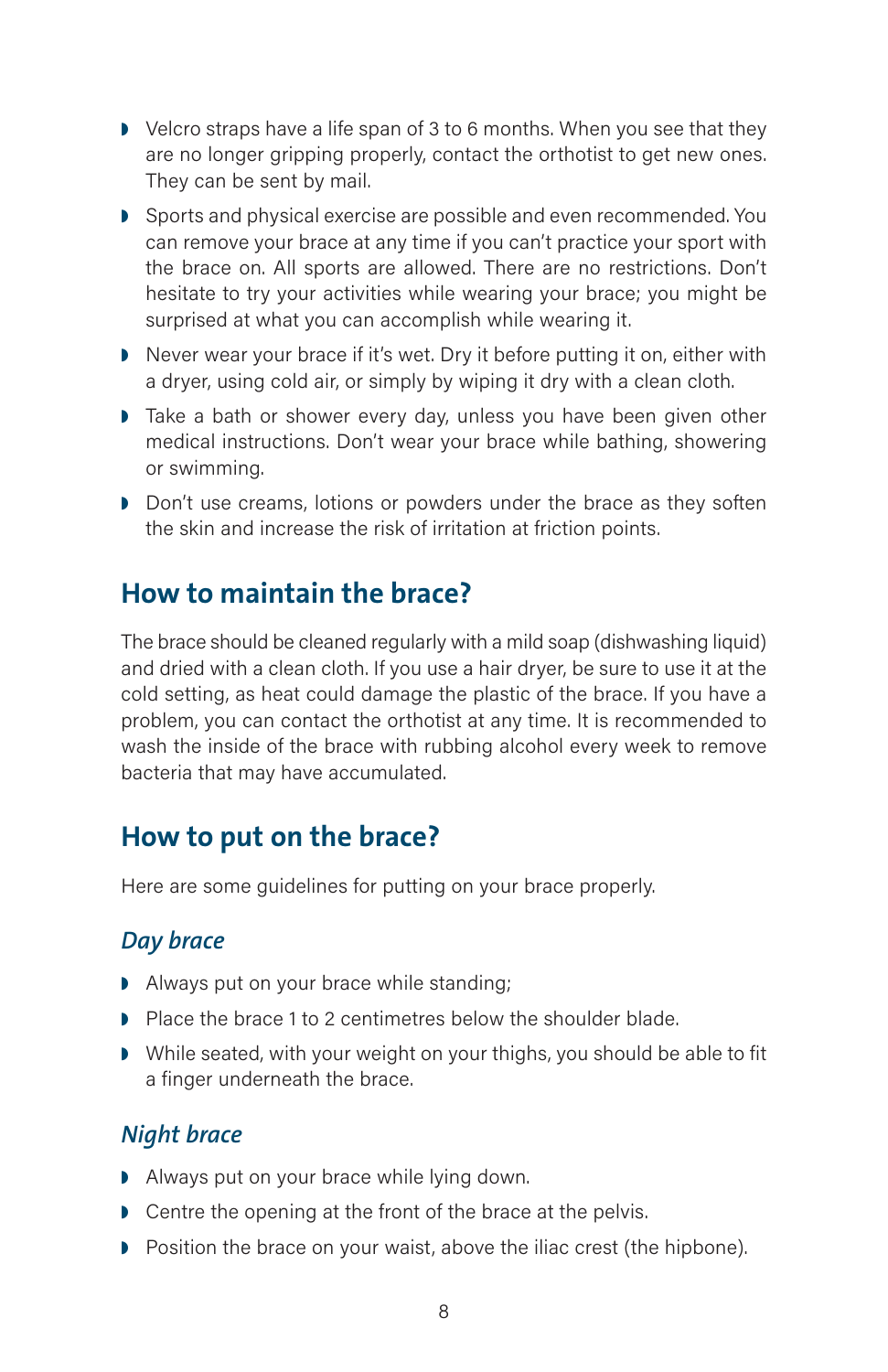### **When is your next appointment at the Scoliosis Clinic?**

- Brace-wearing follow-up with the orthopaedist is done approximately every 6 months.
- If you think your brace has become too small, it's best to contact the orthopaedist before your appointment.
- The day before your appointment, don't wear the brace until your visit with your orthopaedist (the surgeon who sees you in the clinic) and your orthotist (the one who makes your brace). This will give you a better idea of how your scoliosis is progressing.
- ◗ You should always bring your brace with you to your appointment with your orthopaedist. This way, they will be able to check if your brace is properly adjusted.

### **For more information**

#### **Nurse clinician at the Scoliosis Clinic:**

julie.joncas.hsj@ssss.gouv.qc.ca

**Orthotist:**  Orthèse Prothèse Rive-Sud, 450 672-0078 (Lemoyne)

#### **Orthotist:**

Orthèse Prothèse Rive-Sud, 1 800 363-9406

#### **CHU Sainte-Justine Appointment Centre:**

514-345-2141 https://www.srs.org/patients-and-families

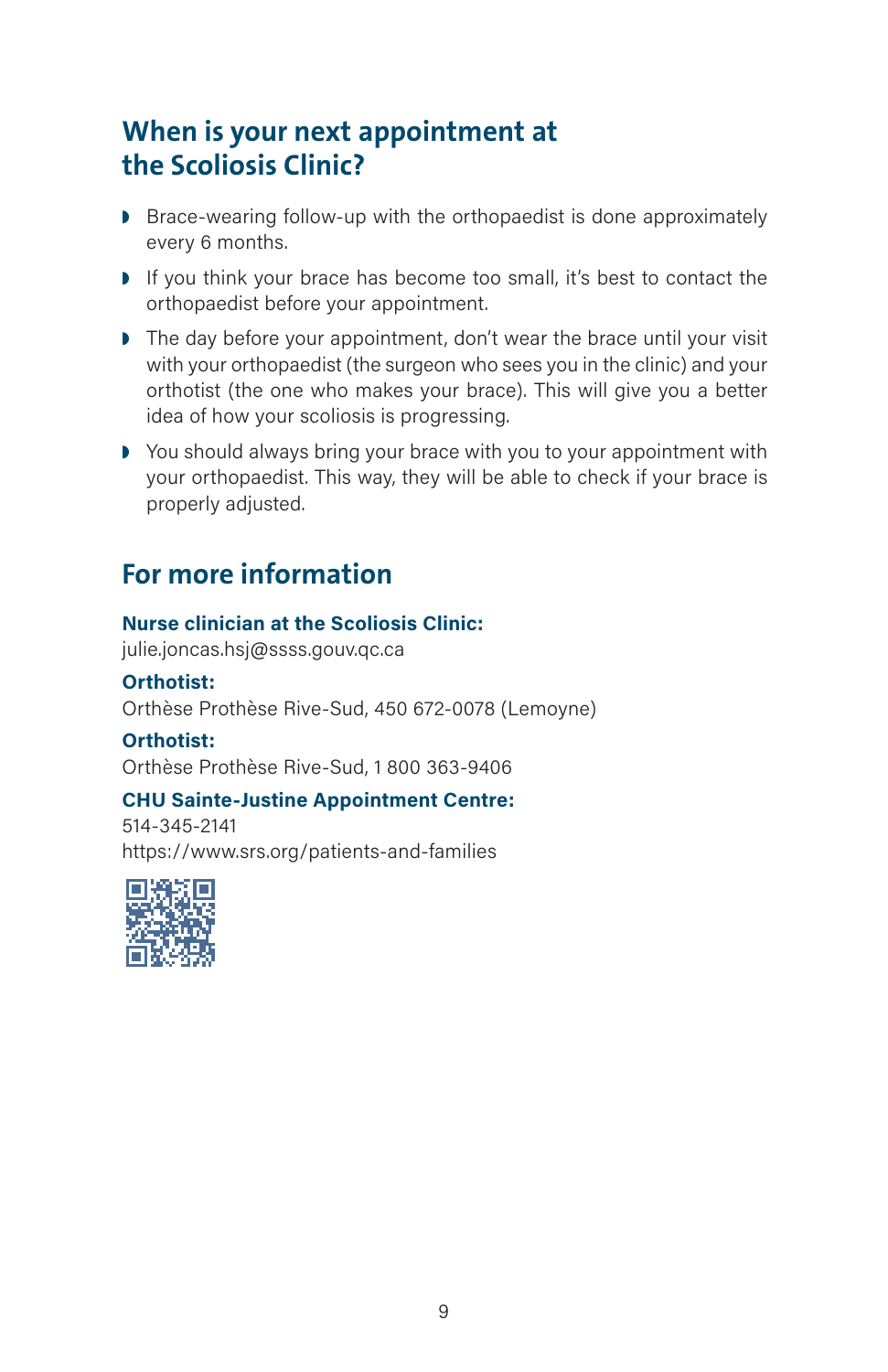# **Diary**

In this diary you can express, without restriction, all your observations and feelings about your brace.

The comfort of the brace, the limitations of your activities and your appearance are items that we could discuss and that are of great concern to us.

We suggest that you complete your diary every day so you don't forget any important details that could help us modify and improve your brace, as based on your comments.

Often a picture is worth a thousand words... Feel free to make any sketches that might express what you want to say.

#### *Points to remember*

- ◗ Number of hours you've worn your brace
- ◗ How do you like your brace?
- ◗ Your feelings about your brace
- ◗ Pain:
	- › Describe the site of your pain;
	- › On a 10-point scale (10 being the worst pain you can have and 0 being no pain), how much pain do you feel?
- ◗ Activities you do with your brace;
- Your limitations:
- ◗ Desired improvements;
- ◗ Any other comments?

### **Références**

- 1. Dolan LA, Weinstein SL, Abel MF, Bosch PP, Dobbs MB, Farber TO, Halsey MF, Hresko MT, Krengel WF, Mehlman CT, Sanders JO, Schwend RM, Shah SA, Verma K. Bracing in Adolescent Idiopathic Scoliosis Trial (BrAIST): Development and Validation of a Prognostic Model in Untreated Adolescent Idiopathic Scoliosis Using the Simplified Skeletal Maturity System. *Spine Deform*. 2019 Nov;7(6):890-898.e4. doi: 10.1016/j. jspd.2019.01.011. PMID: 31731999; PMCID: PMC6939758.
- 2. Hresko MT. Clinical Practice. Idiopathic Scoliosis in Adolescents. *N Engl J Med*. 2013 Feb 28;368(9):834-41. doi: 10.1056/NEJMcp1209063. PMID: 23445094.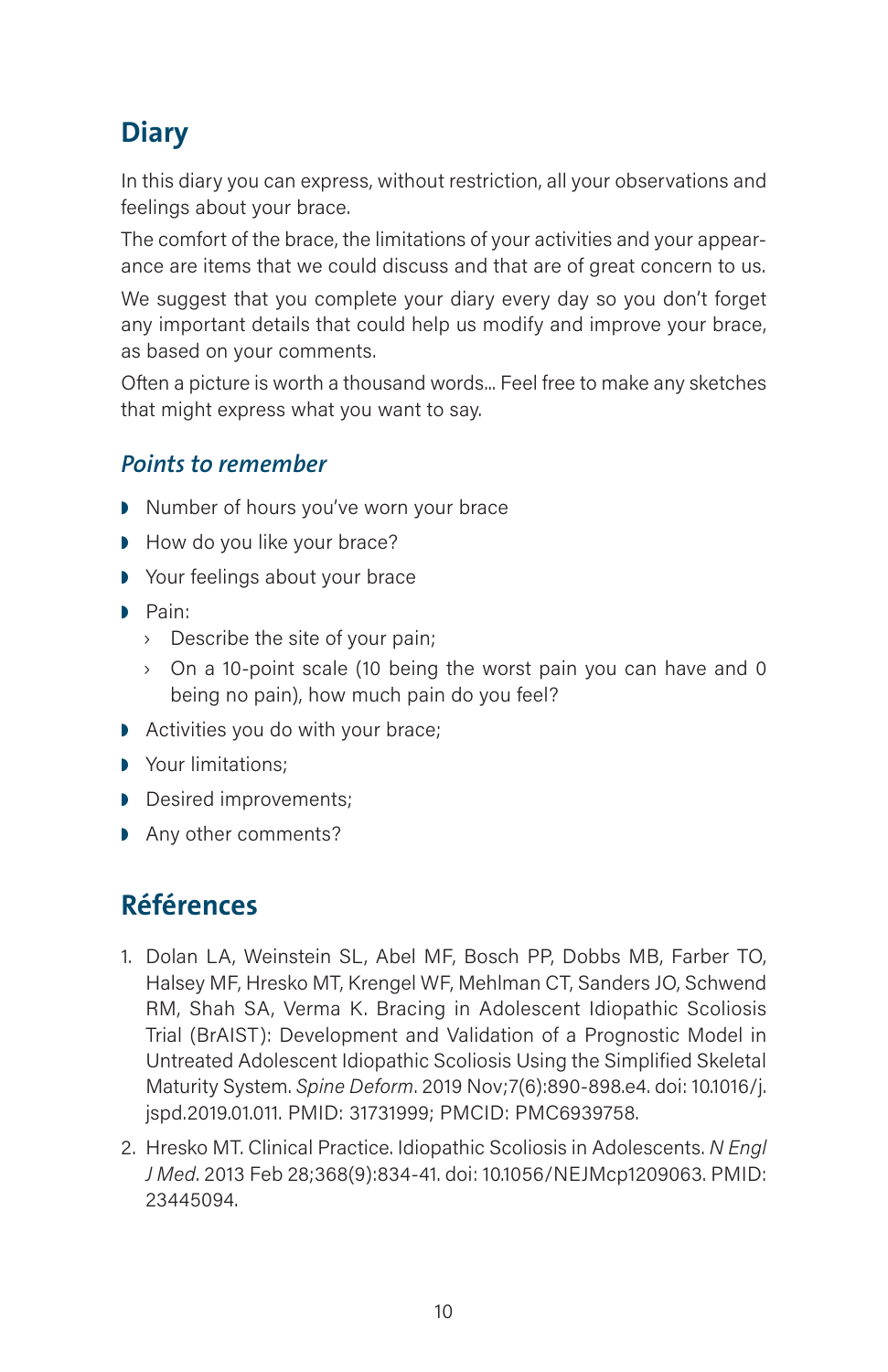3. Simony A, Beuschau I, Quisth L, Jespersen SM, Carreon LY, Andersen MO. Providence Nighttime Bracing Is Effective in Treatment for Adolescent Idiopathic Scoliosis Even in Curves Larger Than 35°. Eur Spine J. 2019 Sep;28(9):2020-2024. doi: 10.1007/s00586-019-06077-z. Epub 2019 Jul 24. Erratum in: Eur Spine J. 2020 Jan;29(1):194. PMID: 31342154.

| X |  |
|---|--|
|   |  |
|   |  |
|   |  |
|   |  |
|   |  |
|   |  |
|   |  |
|   |  |
|   |  |
|   |  |
|   |  |
|   |  |
|   |  |
|   |  |
|   |  |
|   |  |
|   |  |
|   |  |
|   |  |
|   |  |
|   |  |
|   |  |
|   |  |
|   |  |
|   |  |
|   |  |
|   |  |
|   |  |
|   |  |
|   |  |
|   |  |
|   |  |
|   |  |
|   |  |
|   |  |
|   |  |
|   |  |
|   |  |
|   |  |
|   |  |
|   |  |
|   |  |
|   |  |
|   |  |